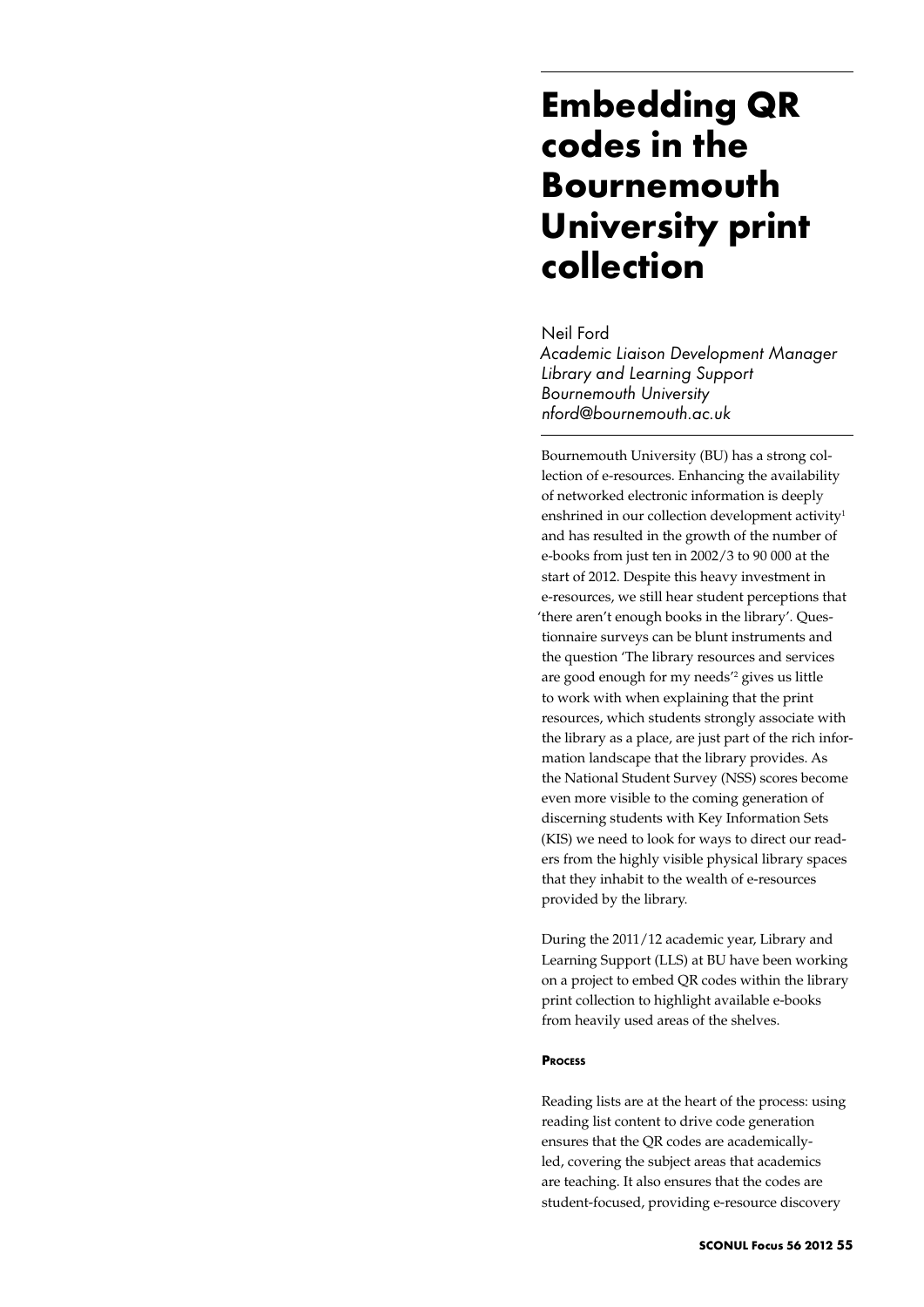# **BU** Bournemouth **Library & Learning Support**

# **Scan** to your smartphone



## Or visit...

## http://bit.ly/tqQrSf

... in your web browser to find ebooks on:

## Corporate strategy

658,4012

at the parts of the print collection students are most likely to access.

Reading lists are analysed to identify the subject area of the unit of study. By looking at the printed books on the reading list, we determine the Dewey number where students studying the unit are most likely to be looking for printed books. This sometimes challenges our professional judgement of which Dewey numbers relate to the subject but we are careful to locate the QR codes where students are actually looking for books on their reading list rather than where we (as librarians) *think* they should be looking.

The next step is to generate a search on the library catalogue for e-books in the subject area of the reading list. With a collection of 90 000 e-books we are finding that e-book coverage is good for the vast majority of subjects. Initial searches are carried out by administrative colleagues who have been given training in searching the catalogue. Searches are then validated by a subject librarian for quality control. All details are recorded on a spreadsheet for later use in producing QR code labels.

At this stage, a QR code and shortened URL for the catalogue e-book search is generated using 'bit.ly' (http://bitly.com). Bit.ly was selected as the URL shortener because the shortened URLs it generates are persistent and because it provides analytics on usage of the shortened URLs. Bit.ly also automatically generates a QR code for the URLs it shortens. The Dewey number, subject term, QR code and URL are then used to produce a label for an index block that is then shelved in the appropriate place in the library.

In order to cut down on the workload involved in producing the labels, mailmerge is used to create batches of labels from the data in the spreadsheet. Before printing the labels, they are checked for duplication against codes that have already been produced. For some subjects a single block displaying a code on the shelves is enough. In areas where there is a lot of material at the same Dewey number, duplicates are printed so that multiple blocks can be displayed within that classification. This ensures that the blocks have a visual impact in what can sometimes be bays of books with the same Dewey number.

### **Design considerations**

QR codes are ideal for taking users with mobile devices from physical space to a virtual environ-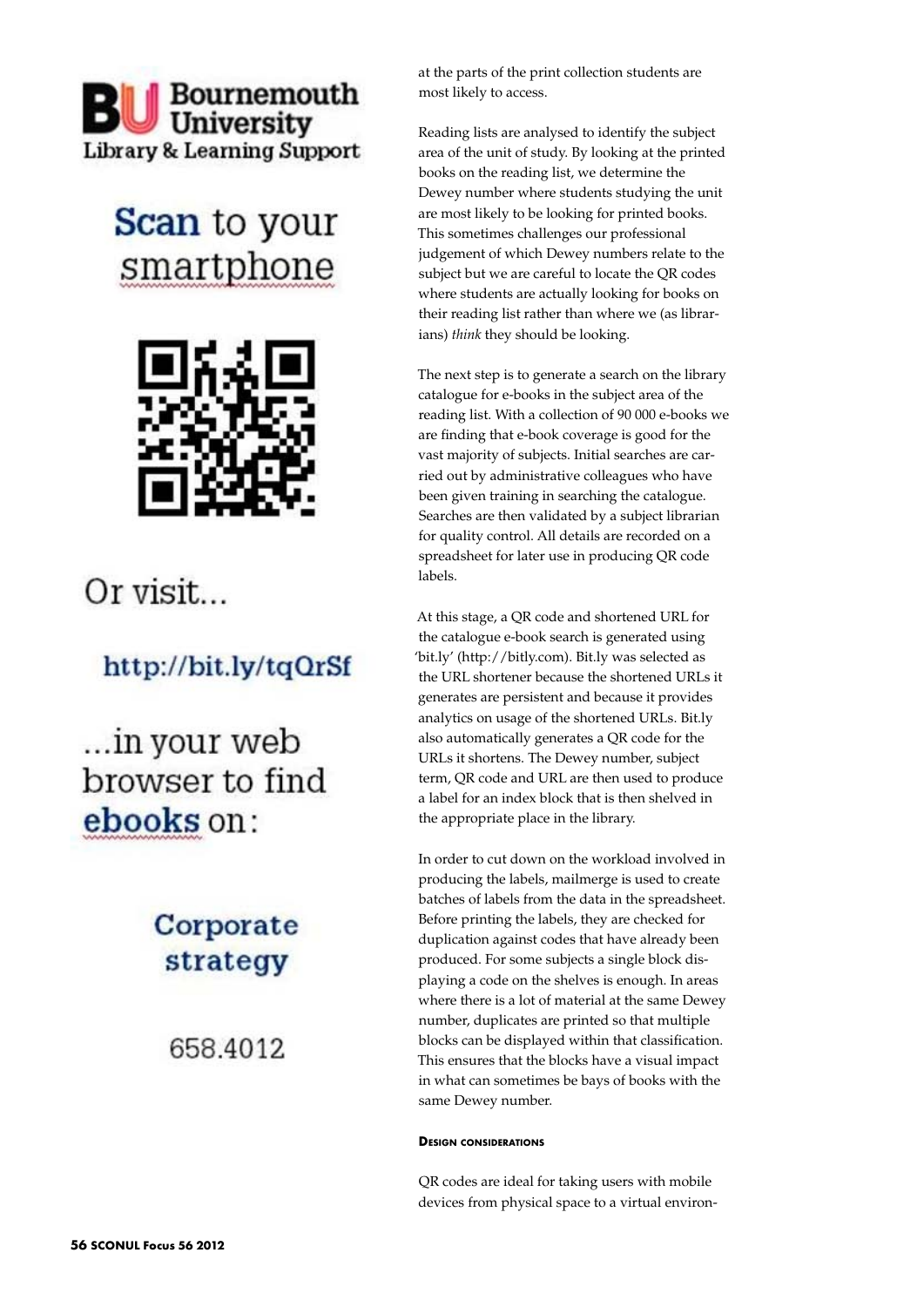

ment but they are prone to misuse – even by experienced marketing companies. For our QR code campaign to be effective we have made a number of design considerations. The size and density of the code are important as they determine how easy it is for a device to scan the code. One of the reasons for shortening the URL of the catalogue search is that shorter strings of text produce 'blockier' QR codes that don't have fine-grained pixels and are easy for mobile devices to scan.

Before production, the codes were tested on a number of devices and apps to ensure that they could be easily scanned. Shortened URLs are also included on the labels for those students who don't have smartphones. Although research shows that the vast majority of students own a mobile phone<sup>3</sup> and a recent survey found that 75% of BU students own smartphones, we felt it important to provide alternatives for those who don't or who have not yet engaged with using QR codes.

Including white space around the code also helps it to be scanned easily. Text on the labels was deliberately kept to a minimum and colleagues from Additional Learning Support (ALS) were consulted to ensure that the fonts and colours used on the labels were accessible to those with additional learning needs.

Another consideration is to ensure that QR codes are pointing users to appropriate mobile content. The project outlined here coincides with the launch of the mobile version of BU's library catalogue (we use Talis Prism) giving us a 'mobilefriendly' target to point our QR codes at.

#### **Additional benefits**

Analysis of the statistics provided by bit.ly show that students are already starting to use the codes



Unshortened URL

to access e-books. We expect this usage to increase as more blocks are added to the library shelves and users become more familiar with using QR codes to access links on their mobile phones. The 2011 Gartner Hype Cycle predicts that mass adoption of QR codes won't happen for 2-5 years.<sup>4</sup> That the technology has potential longevity helps to justify the effort involved in embedding the codes in the collection but there are also other benefits:

- • Increasing academic awareness of e-resources: we intend to feed back the searches generated by the project to academic colleagues with the suggestion that they might like to consider adding the e-books to their reading lists. Facilitating e-rich reading lists is a key consideration in our collection development plan<sup>1</sup>
- Mapping the collection: this is useful during stock work. This project will map the Dewey numbers where the different schools are most likely to have print material and we will therefore be better informed about which subject librarians need to be involved in collection management;
- Identifying areas of the collection where there are few e-books: this information is fed back to subject librarians to enable development of our e-book collections.

#### **CONCLUSION**

QR code technology enables us to capitalise on the pervasion of mobile technology in the lives of learners to highlight the availability of e-resources from our print collections. Administrative colleagues can provide valuable support and input from professional librarians can be shared across subject teams. In addition to improving the student experience of finding e-books, data generated from projects such as this can be used